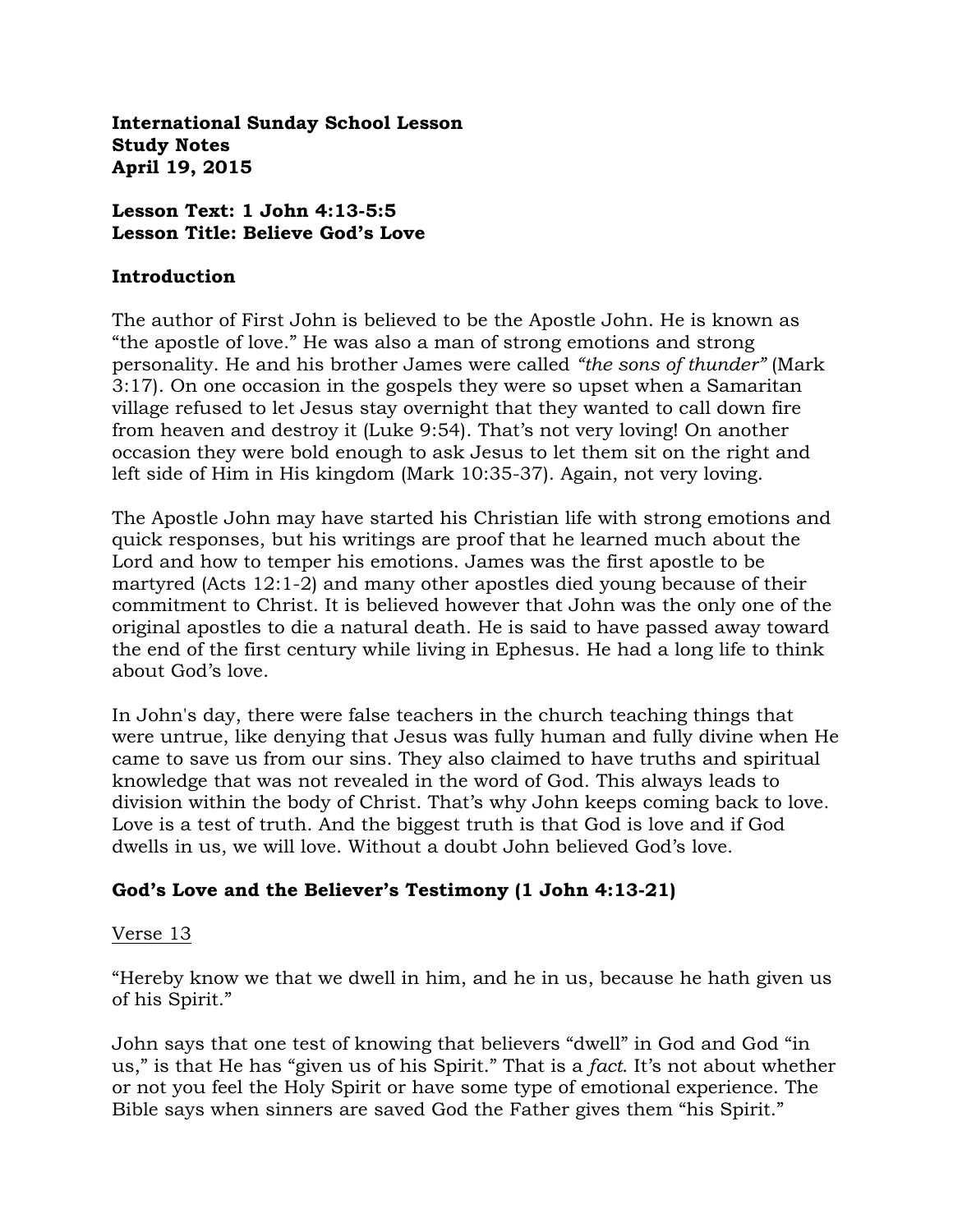The indwelling presence of the Holy Spirit is evidence that believers are God's redeemed children (Romans 8:14-17; 1 John 3:24). "Hereby we know" means it is easy to understand that we live and remain in God and He is in us because the Holy Spirit lives within us. But how do we know the Spirit of God has taken up residence in us? John answers that question in verses 14-15.

#### Verse 14-15

"And we have seen and do testify that the Father sent the Son to be the Saviour of the world. Whosoever shall confess that Jesus is the Son of God, God dwelleth in him, and he in God."

While verse 13 gives us the *fact* that believers have the Holy Spirit living within, verses 14-15 give us the *evidence* of His presence. John gave a personal testimony in verse 14 to the fact that God sent His Son into the world to save the lost. John opened this epistle with the words, *"That which was from the beginning, which we have heard, which we have seen with our eyes, which we have looked upon, and our hands have handled, of the Word of life; (For the life was manifested, and we have seen it, and bear witness, and shew unto you that eternal life, which was with the Father, and was manifested unto us"* (1 John 1:1-2). John actually "seen" the incarnated Christ. He was close to Jesus and was there when He died on the cross (John 19:25-27). He also was with Jesus following His resurrection (John 20:19-23; 21:1-2, 20-23). So, in John's case, his own experience of seeing and being with Jesus gave him a solid testimony of salvation and the Spirit's presence in his life. But what about us today?

John says you know you have been given the Holy Spirit because "we have seen and do testify that the Father sent the Son to be the Saviour of the world." In other words, it is your belief in the gospel that is evidence of the ministry and presence of the Holy Spirit. Remember, you couldn't believe or know "that the Father sent the Son to be the Saviour of the world" without the presence of the Holy Spirit. The Bible says, *"But the natural man receiveth not the things of the Spirit of God: for they are foolishness unto him: neither can he know them, because they are spiritually discerned"* (1 Corinthians 2:14).

What John saw by sight, we see by faith. And if we are able to "confess that Jesus is the Son of God, God dwelleth" in us and we dwell "in God." To "confess" is to acknowledge "that Jesus is the Son of God." To "confess" is more than just an intellectual acknowledgment with words. John is not talking about reciting a creed. He is talking about a saving relationship. John understood the important fact that a sinner must acknowledge Jesus Christ to be the divine Son of God and thus be the only Savior from sin (Romans 10:9). Salvation is based on a living Lord. God. Christ, and the Holy Spirit, and believers are united with Them.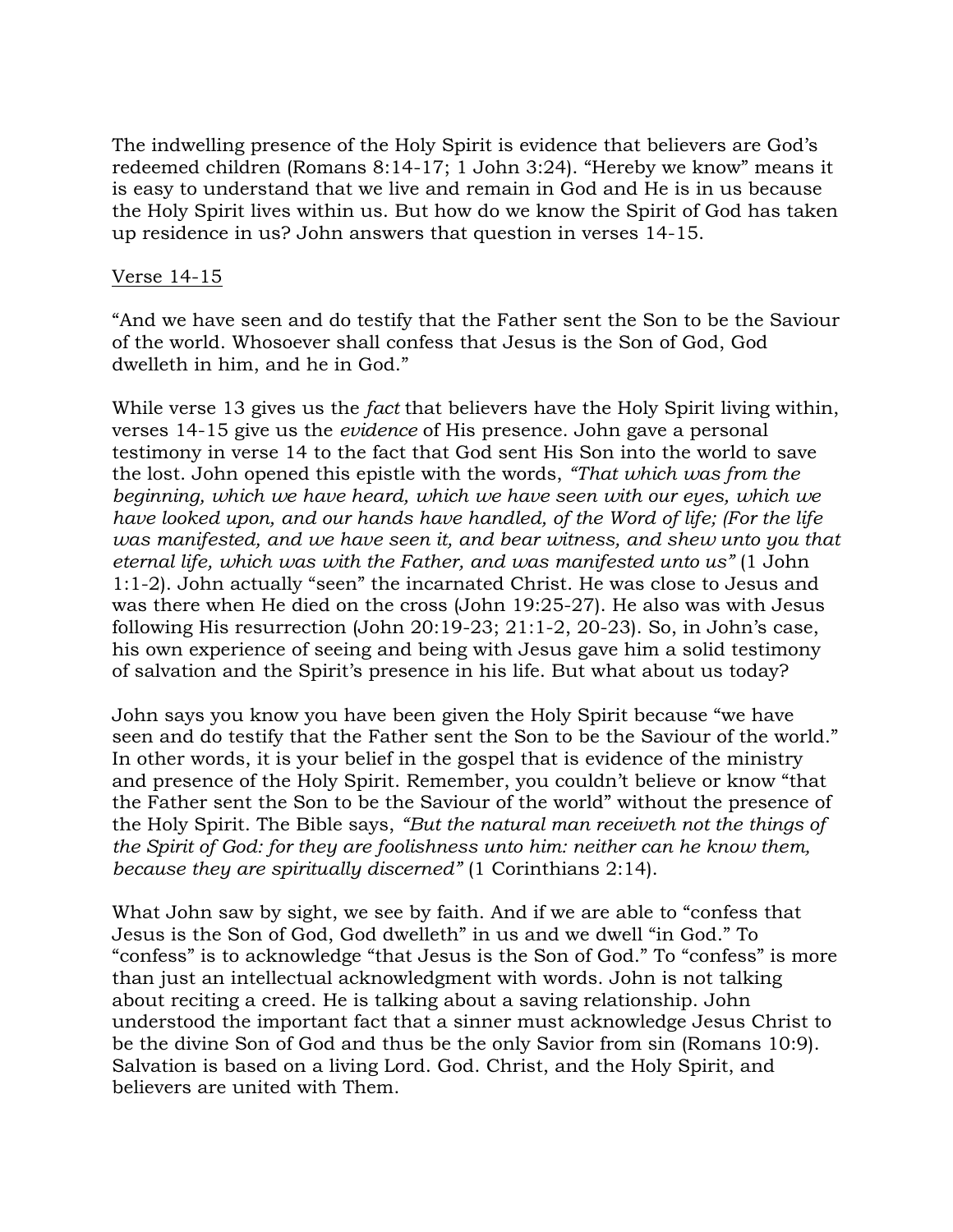### Verse 16

"And we have known and believed the love that God hath to us. God is love; and he that dwelleth in love dwelleth in God, and God in him."

This is a transitional verse because it repeats several truths which John had already stated, and it sets the stage for what he wants to say in the following verses. Christians "know" and "believe the love that God hath to us." A true Christian knows that "God is love." That means that God personifies the selfsacrificing love that He is and proved on the cross. "God is love" doesn't mean that is all God is. He is much more but He is essentially "love." That is His nature. That is His character.

If "God is love," and we know He is, then those that "dwelleth in love dwelleth in God, and God in him." Look at your life. Search your heart. What do you see? If you believe by faith that God sent His Son to be the Savior of the world, you believe that because the Holy Spirit revealed that to you. And by that you can know that the Holy Spirit lives within you. If you understand and believe that, you also understand that God did this out of love because "God is love" and therefore if you are God's, you are characterized by "love." Although none of us love perfectly, the gospel we believe and the Holy Spirit within us causes us to love. This is evidence that the God of love is in you because of the work of the Holy Spirit.

## **God's Love and the Believer's Certainty (1 John 4:17-21)**

#### Verse 17

"Herein is our love made perfect, that we may have boldness in the day of judgment: because as he is, so are we in this world."

Having dealt with God's love toward believers, John now deals with the believer's love and how it affects them. "Herein" refers to our abiding relationship with God referred to in verse 16. Because the believer abides in God, "our love is made perfect."

When the Holy Spirit has done His work in your heart and has awakened your blinded eyes to see the darkness of your sin and has given you the light and caused you to believe the gospel of Jesus Christ, then "is our love made perfect." That does not mean we become sinless. It means the believer has a maturing love evidenced by confidence in the face of judgment. God's perfecting love is in you and gives you confidence as you look ahead to the "day of judgment." This "day of judgment" seems to be a reference to the Great White throne of Judgment scheduled for the end of time (Revelation 20:11-15). Believers have nothing to fear from that terrible event. They have the certainty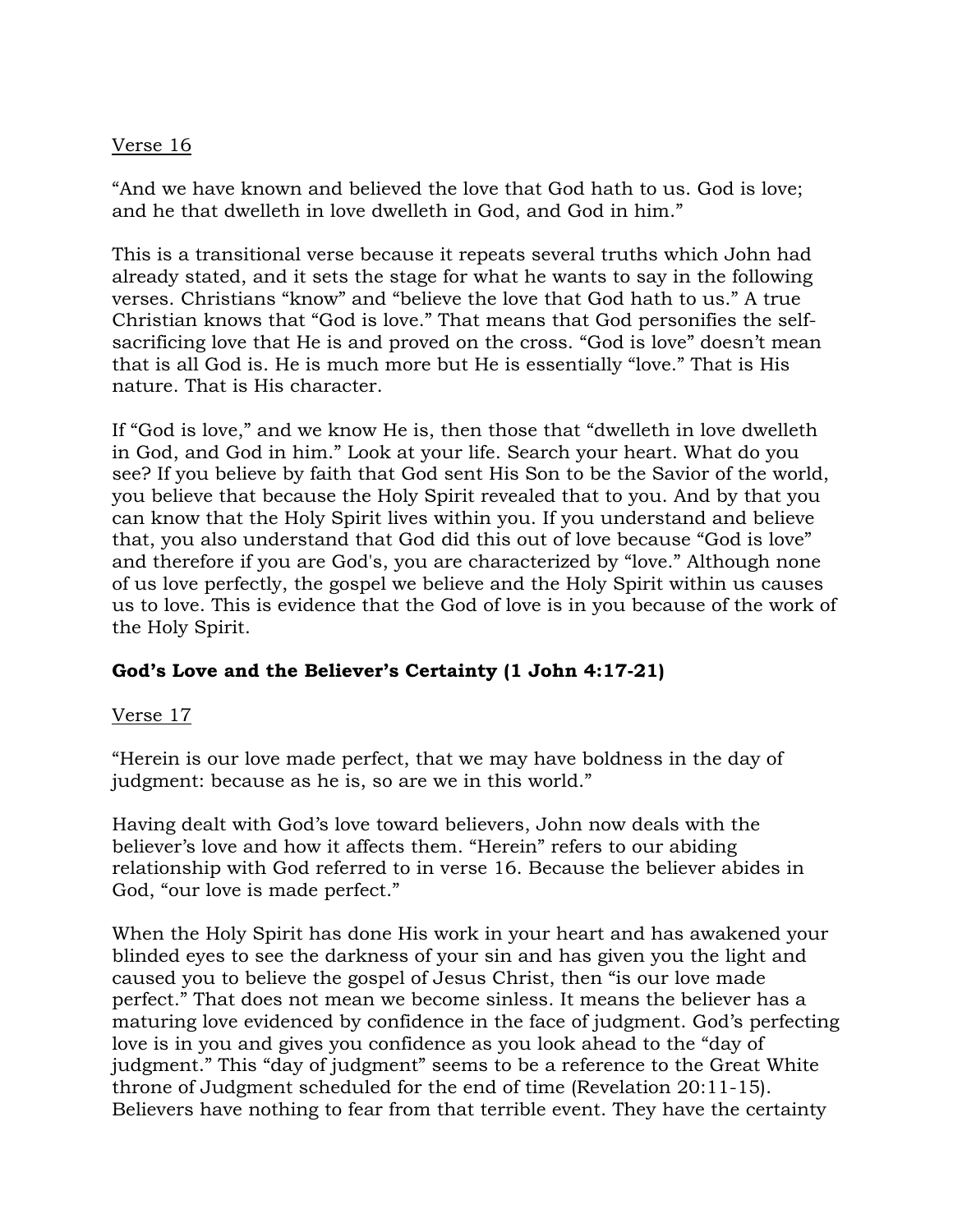that the penalty of their sin has been paid in full by the blood of Jesus Christ. This is not just a theological fact. It is a living certainty and confidence. "Boldness" means "confidence" and "assurance."

"Because as he is, so are we in this world" is a wonderful statement. But what does it mean? Commenting on this statement, Doctor J. Vernon McGee writes, "We are just like the Lord Jesus. He was raised from the dead, and He has life. Well, we have that life too, and He is at God's right hand for us." Since Christ is righteous and He is in us and we in Him, we who believe in Him are righteous right now in this present world. In other words, our standing in the world is identical to Christ's. That is the ground of our confidence and certainty.

## Verse 18

There is no fear in love; but perfect love casteth out fear: because fear hath torment. He that feareth is not made perfect in love."

Verse 18 is a further explanation of verse 17. Part of the certainty of God's "love" in the believer is the absence of "fear." The perfecting and maturing love of God within the believer dispels and dismisses any "fear" or *phobia* in regard to being judged or punished when we stand before God. That's what John means when he says, "because fear hath torment." "Torment" means "infliction or punishment." If you are afraid to stand before God there is a problem believing God's love.

"He that feareth is not made perfect in love" means if you are afraid of facing the Lord in judgment, then you are "not made perfect in love." Someone who professes to be a believer but fears the Lord's return and standing before God gives evidence that something is missing. That something may be salvation or it may be a failure to mature in the love of God. Now please keep in mind that all believers will have regrets when we stand before the Lord to be rewarded for the deeds done since our conversion. But that is not what John is talking about here. He is talking about being afraid to meet God because you aren't sure you are saved or ready to meet the Lord. If you "fear," then John says you are "not made perfect in love."

#### Verse 19

"We love him, because he first loved us."

Think with me about this powerful statement of John in these eight words and then ask yourself why he says it. We often repeat this verse and rejoice in this verse because of what it means to us as believers. And that is perfectly appropriate and needed. The only way any of us who are saved could "love" the Lord is because "he first loved us." The Greek word "first" is *protos* {pro-tos} and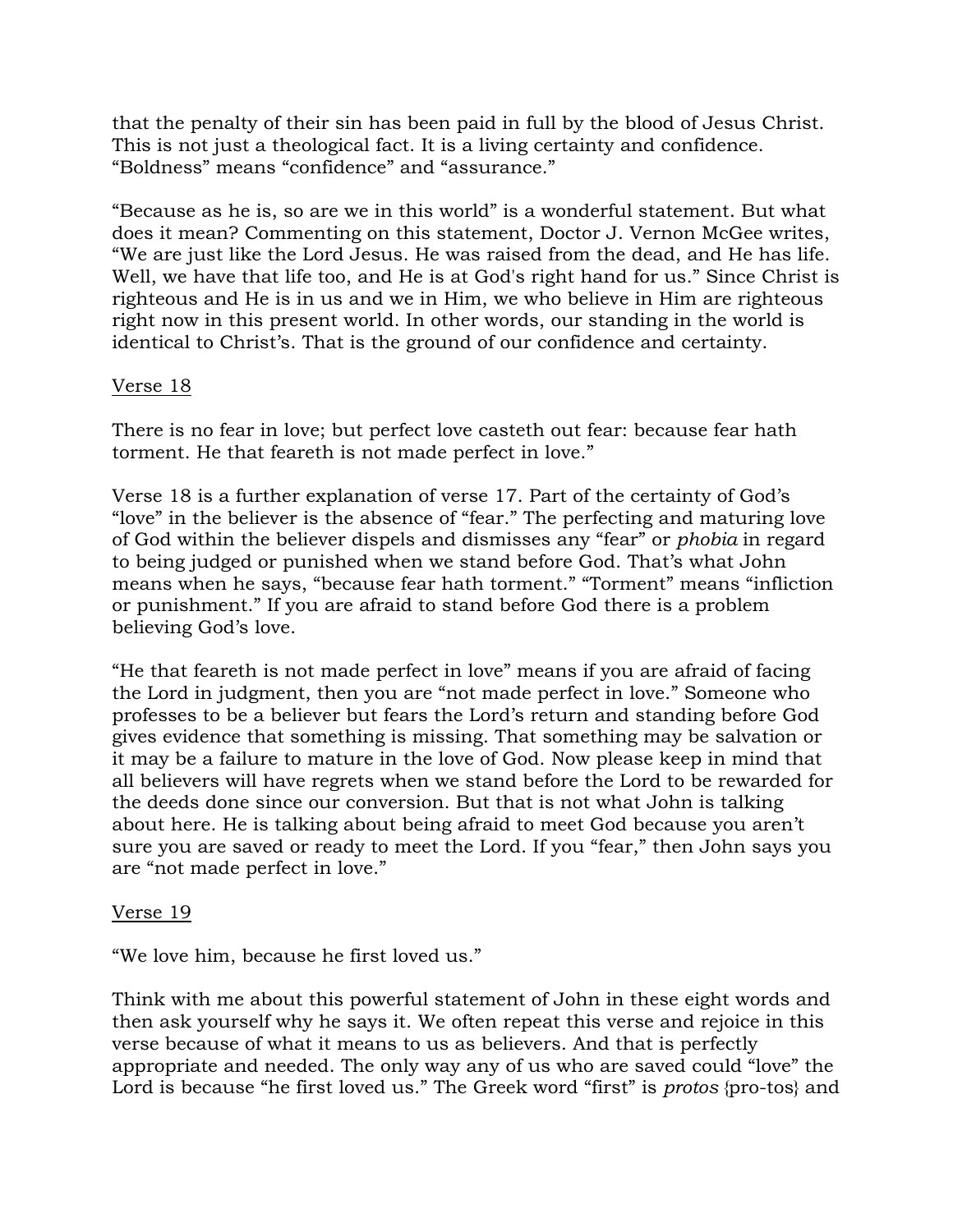means "foremost in time, place, order or importance." John is saying, "We as believers are able to love because we were loved by the Lord first."

Now, think what these eight words meant to the false teachers. Just as the false teachers claimed that they knew God and they possessed knowledge of spiritual things others did not, they must have also said, "We love God." So John is speaking these eight words with powerful conviction. When he says, "We love him, because he first loved us," John is sending the message that this *agape* love, this self-sacrificing "love" that is in us didn't originate in our minds or our wills or our personalities. It originated with God Himself!

#### Verse 20

"If a man say, I love God, and hateth his brother, he is a liar: for he that loveth not his brother whom he hath seen, how can he love God whom he hath not seen?"

After John's eight words of conviction in verse 19, John makes a powerful application in verse 20. He calls the false teachers "liars." You cannot "say" you love God if you hate your brother in Christ. The word "say" can refer to verbal or written declaration. John uses the word "say" here in kind of a boastful way. These false teachers were confidently and no doubt boastfully saying they loved God. John said they were "liars." The word "liar" means "a falsifier."

Furthermore, John asks, "For he that loveth not his brother whom he hath seen, how can he love God whom he hath not seen?" It is absolutely absurd to claim to love the invisible God while at the same time not loving the brethren, who are the visible representatives of God.

John's message is simple and easy to understand, but it is difficult to live! It's easier to teach this truth and talk about this truth than it is to live this truth. Lack of love for one another reveals that our claim to know God is false. If you "hate" or detest your brother in Christ and fail to show love in a practical way, your claim to know the Lord is not real.

## Verse 21

"And this commandment have we from him, That he who loveth God love his brother also."

Okay, enough John! Is he not saying the same things over and over again in each verse? Yes. And you want to know why? Those in the churches to whom John was writing were in deep trouble with these false teachers. And those who were following these teachers had a superiority or "better than you" attitude that was causing division in God's family. So John says again, "This commandment we have from him, That he who loveth God love his brother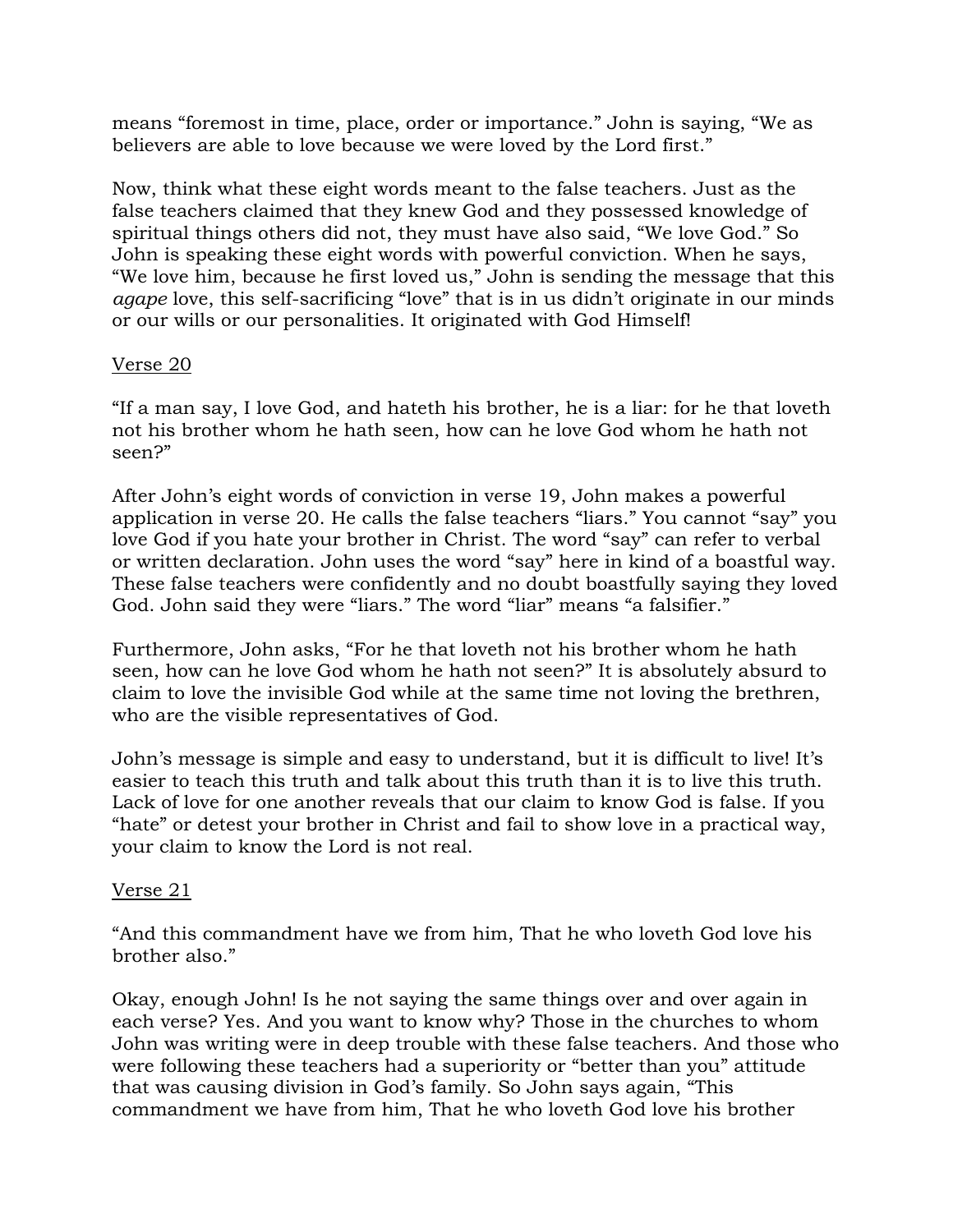also." God's "commandment" requires a "double love." If you "love God" you will "love your brother also." It's not something you do if you feel like doing it. It's a "commandment." It's an obligation for every Christian.

# **God's Love and the Believer's Conformity (1 John 5:1-3)**

In the opening verses of chapter 5, it seems that John is saying the opposite of what he said in chapter 4. In chapter 4 he's been telling us that the way we know that we love God is by the way we love each other. Now, John is going to tell us that the way we know we love each other is by the way we love God. In other words, how can a believer know that he loves his brothers and sisters in Christ? The answer is by loving God.

Verse 1

"Whosoever believeth that Jesus is the Christ is born of God: and every one that loveth him that begat loveth him also that is begotten of him."

"Whosoever believeth" are those people who have been "born of God." "Belief" is a consequence of the being "born of God" or as it is called in Scripture, the new birth.

"Whosoever believeth that Jesus is the Christ is born of God" means every person who believes by faith that Jesus is, in fact, the Messiah sent from God and the Savior of the world, "is born of God." "Born of God" literally means "to be born out of God." The words "is born of God" is speaking about the new birth. What does it mean to be "born-again?" Jesus told Nicodemus in John 3:7, *"Ye must be born again."* When God the Father works a supernatural work that brings the sinner out of darkness into the marvelous light of saving grace, the new birth takes place. The new birth comes from above. There is no possible way for a sinner to give spiritual birth to himself because he is *"dead in trespasses and sins"* (Ephesians 2:1). There is no possible way to inherit the new birth from your relatives or grow up into the new birth. It is a supernatural act of God whereby the old life of the sinner passes away and all things become new (2 Corinthians 5:17).

"And everyone that loveth him that begat him loveth him also that is begotten of him." That means that if you have been born again and became a child of God by believing that "Jesus is the Christ," you love God because He has birthed you into his family and you also love "him" or those in the family of God by the new birth.

## Verse 2

"By this we know that we love the children of God, when we love God, and keep his commandments."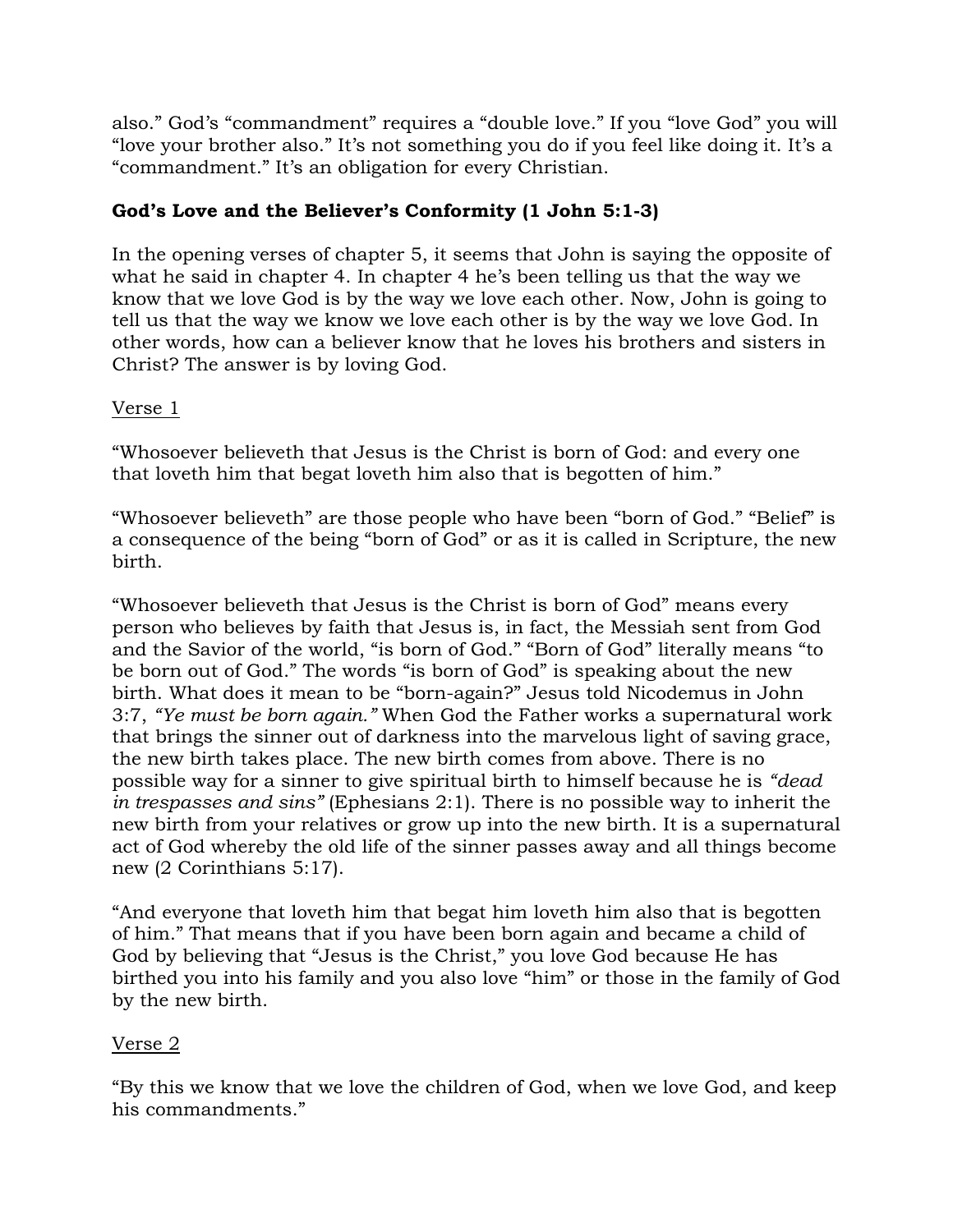If you "love God, and keep his commandments," you will "love the children of God." In 1 John 4:20-21, we learned that it is impossible to claim love for God and then hate a brother. That is contrary to God's commandment to love one another. John states the same truth here in verse 2. We know that our love toward other believers is genuine when it is rooted and grows out of our love for God Himself. This makes obedience to His commandments possible.

There were people in John's day who claimed to be Christians but they had no sense of relationship with brothers and sisters in Christ. "By this," by the way they love, they are declaring themselves not to be born of God. John says, everyone who loves the Father loves His children as well. It's the very nature of a child of God to love other children of God.

*Note: Sometimes it is difficult to love people because the love we attempt to have toward them is rooted in things such as likes and dislikes. The believer's ability to love one another must be rooted in our love for God.* 

#### Verse 3

"For this is the love of God, that we keep his commandments: and his commandments are not grievous."

The reality of the believers love for God is proven by obedience to "his commandments." Notice that "commandments" is plural. Sometimes when the word "commandment" is singular, it refers to the law in general. But when the word is plural, "commandments," it refers to all the "commandments" of God. Especially the Ten Commandments. Every one of them. That's why John say, "His commandments are not grievous." For those who are born again, loves God, loves God's children, it is not a burden to obey God's commandments.

The word "keep" in verse 2 means "to continue to do them." It refers to the activity of the believer in simply obeying and doing what God requires. However, the word "keep" in verse 3 is a different Greek word. Here, the word "keep" means "to regard, to protect." The word "keep" in verse 2 speaks of *action* and the word "keep" in verse 3 speaks of *attitude*. There are some professing believers who "keep" or do the right thing but their attitude is all wrong. They become a burden. But the child of God who is loving as God teaches us to love will demonstrate that love and obey God's commandments without them being a burden.

*Note: Sometimes unbelievers say, "I'd hate to be a Christian and have to live by a bunch of rules and commandments." They have a wrong picture of what the Christian life is. Obeying the commandments of the Lord is not "grievous." His commandments are not a burden or something that weighs us down.*